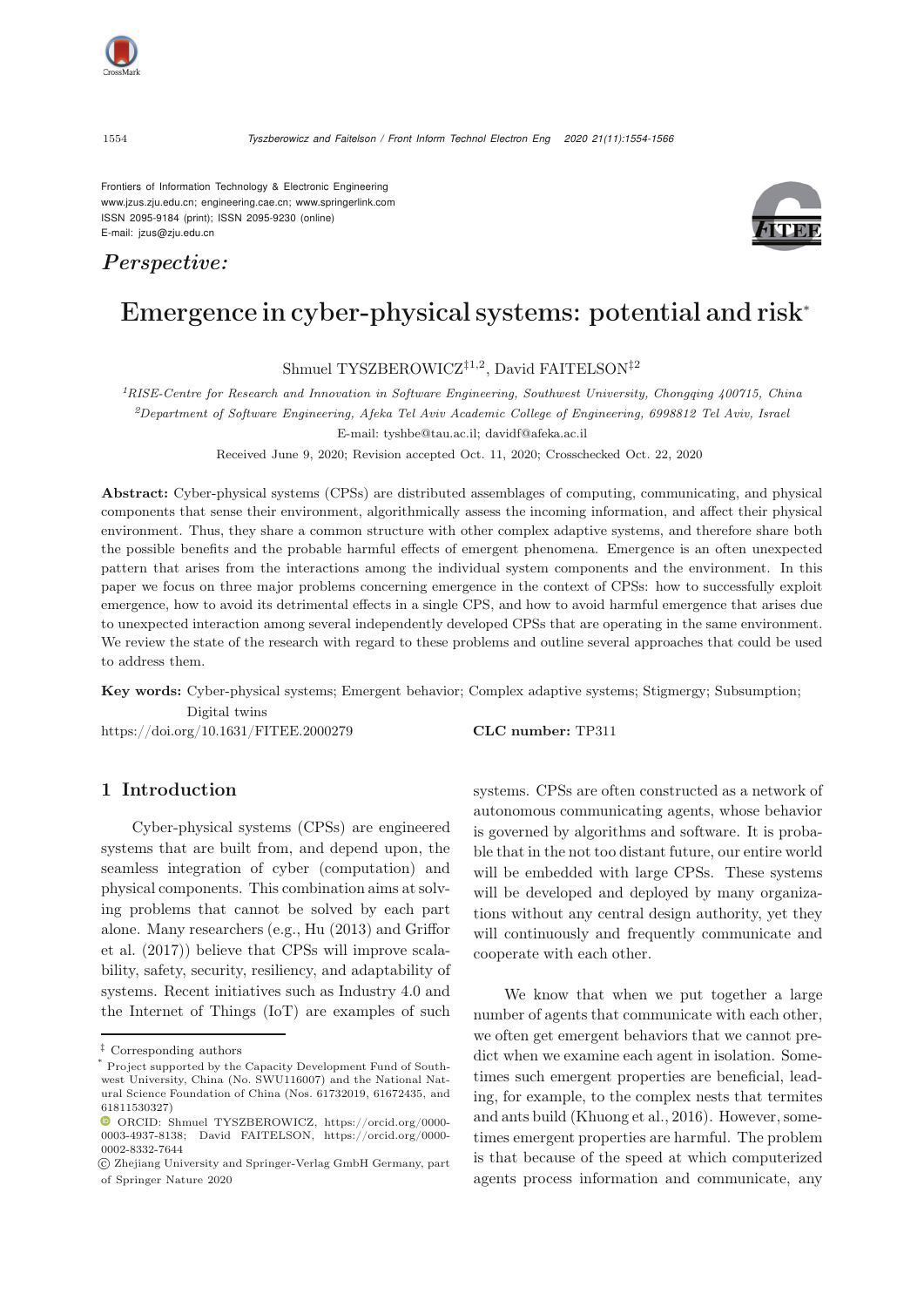negative emergent phenomenon introduced by their interactions will manifest itself quickly, and its effect will be greatly increased. Even today we can see the harmful effect of such negative emergent phenomena in several isolated places where we have installed algorithmic agents.

For example, the Internet is arguably the largest cyber-physical system that we have deployed so far. In the last 20 years, it has changed our society beyond recognition. Few, if any, could have predicted the social and economic structures, both beneficial and harmful, that have emerged from the conceptually simple technical act of connecting many computers to each other.

As another example, stock markets are complex adaptive systems [\(Tesfatsion, 2002\)](#page-12-0) where emergent phenomena such as crashes and bubbles develop from time to time. However, in recent years—with the introduction of algorithmic trading agents—there have been several catastrophic incidents (for example, on May 6, 2010, the Dow Jones Industrial average lost and regained over 1000 points within a space of 36 min [\(Clarke, 2014](#page-10-3))) that were attributed to the behavior of such agents [\(Lenglet](#page-11-0), [2011](#page-11-0)).

We may argue that a computerized stock exchange is a cyber-physical system, because it consists of a network of independent algorithmic agents that sample and affect the state of the world through their autonomous actions. The flash crashes are early examples of harmful emergence in a CPS. Another early example of harmful emergence in CPSs occurred due to the behavior of social traffic management systems. When a major road is blocked, in some cases the system would route all vehicles to a narrow road, which would quickly flood the new route and create an even bigger traffic jam. The system would then again reroute the vehicles to use yet another narrow road; as this pattern repeats, more and more vehicles become trapped in these narrow roads. The emerging result is often much worse than if all the vehicles would have just queued on the original [road](#page-10-5) [\(GLOBES](#page-10-4)[,](#page-10-5) [2018](#page-10-4)[;](#page-10-5) [Salem](#page-11-1)[,](#page-10-5) [2018](#page-11-1)[;](#page-10-5) Cabannes et al., [2019\)](#page-10-5).

By analogy to the stock exchange, we fear that when the human drivers in the vehicles are replaced with computerized agents, the harmful emergent effects will be significantly amplified. What would be the equivalent of a flash crash in a future autonomous vehicle CPS?

Fortunately, because large CPSs are still in their infancy and have not yet been deployed at scale (this makes it difficult to find examples of emergence in existing CPSs), we still have time to get ready and perhaps find ways to prevent such harmful emergent phenomena.

CPSs present many challenges that we must address if we want them to achieve their potential benefits [\(Baheti and Gill](#page-9-0), [2011;](#page-9-0) [Zhang and He](#page-12-1), [2011;](#page-12-1) [Lee](#page-11-2), [2015](#page-11-2)[;](#page-12-2) [Koutsoukos et al.](#page-11-3)[,](#page-12-2) [2018;](#page-11-3) Törngren and Grog[an,](#page-11-4) [2018](#page-12-2)[;](#page-11-4) [Törngren and Sellgren](#page-12-3)[,](#page-11-4) [2018](#page-12-3)[;](#page-11-4) Neema et al., [2019\)](#page-11-4). In this paper we will explore one particular challenge, namely that of emergence. We will focus on three major problems concerning emergence: First, how to exploit emergence to achieve beneficial properties; second, how to ensure that our CPSs will not create harmful emergent phenomena; and finally, and perhaps the most difficult challenge, how to ensure that when many unrelated organizations deploy their CPSs in the same environment, their combined interactions will not create harmful emergent phenomena.

Our contribution is threefold: (1) a description of several key properties of emergent phenomena that must be considered when designing and operating CPSs; (2) an investigation of three major challenges that we must address in order to benefit from emergence and avoid its dangers when implementing CPSs; (3) a review that collects in a single place important and recent research that is specifically relevant to the problem of emergence in the context of CPSs.

The rest of the paper is organized as follows. In Section [2](#page-1-0) we explain CPSs. Then, in Section [3,](#page-2-0) we explain the nature and properties of emergence and illustrate emergent phenomena in the context of CPSs. We elaborate on the three major challenges that we have identified with regard to emergence in CPSs in Section [4.](#page-4-0) In Section [5,](#page-7-0) we review the work related to the problems of emergence in the context of CPSs. Finally, conclusions are drawn in Section 6.

## <span id="page-1-0"></span>2 Cyber-physical systems

The term "cyber-physical systems" was coined in 2006 by Helen Gill at the National Science Foundation in the United States, and it refers to the integration of computational and physical processes. CPS research is characterized as "a new discipline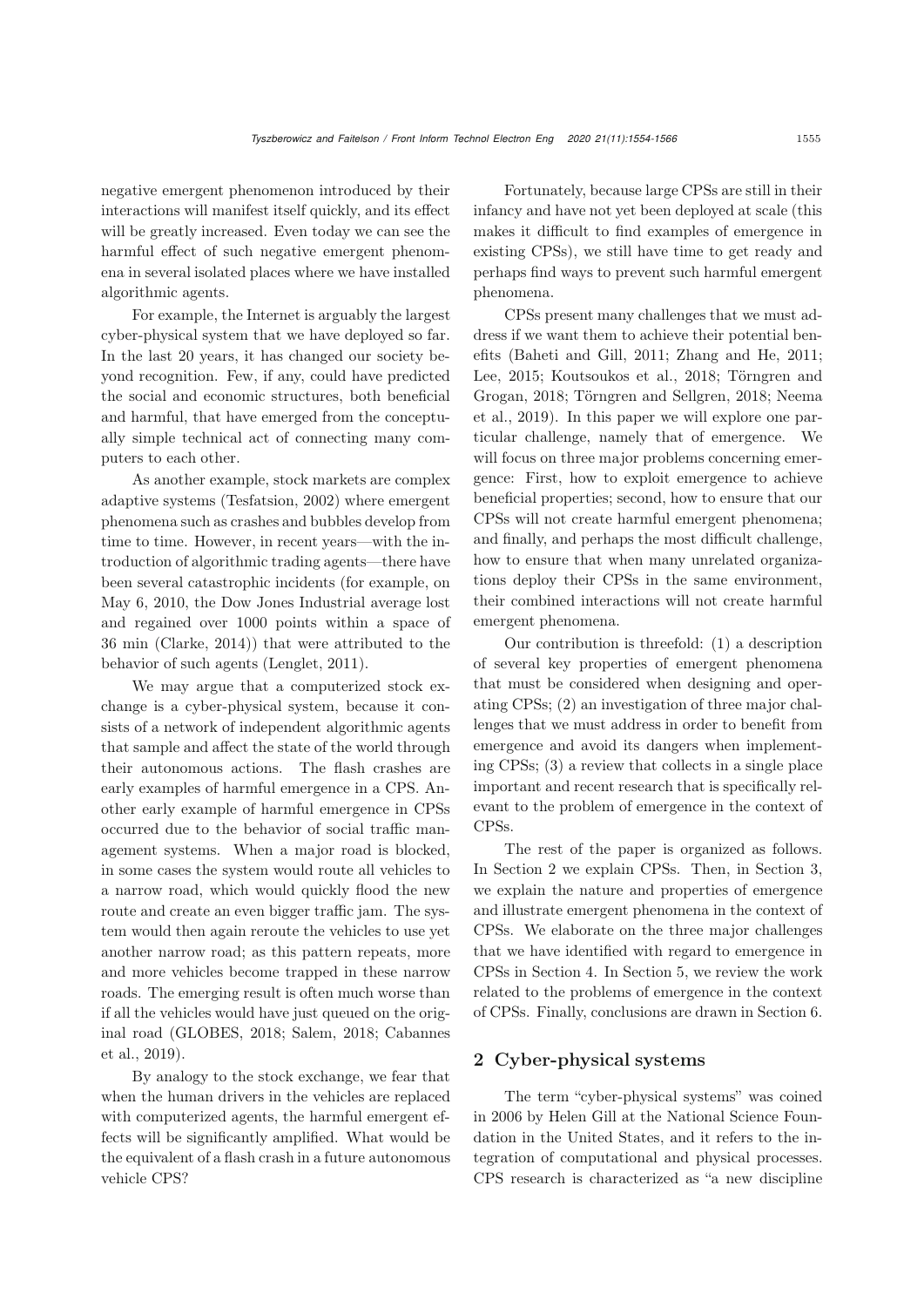at the intersection of physical, biological, engineering and information sciences" [\(Sztipanovits, 2007\)](#page-11-5). For example, a smart grid [\(Fang et al.](#page-10-6), [2012](#page-10-6)) is a CPS that uses bidirectional electricity and information flow to provide efficient adaptive and robust delivery of electricity. Such a system could reroute the delivery of electricity around a failed transformer or use dynamic pricing to flatten the electricity demand curve. A smart healthcare system [\(Catarinucci et al.](#page-10-7), [2015](#page-10-7)) could improve the quality of service in a hospital, by using wireless sensor networks to track the state of patients in real time and alert staff when an emergency situation occurs. Smart transportation systems [\(Glancy, 2013\)](#page-10-8) are CPSs that consist of vehicles, infrastructure, and geographic information system (GIS) navigation systems, all communicating with each other to improve the safety and efficiency of the transportation system. Other examples of CPSs are autonomous vehicles, entertainment systems (consumer electronics), industrial (factory) automation, dynamic control systems, industrial robots, smart buildings, weapon systems, hybrid gas-electric vehicles, etc. See, e.g., [Chen](#page-10-9) [\(2017\)](#page-10-9), for additional CPS applications.

In general, CPSs employ sensors and network connectivity to enable collection and exchange of data through wired and wireless networks: they receive data samples from sensors, perform certain computations, and then send commands to actuators in a distributed heterogeneous environment. The cyber component (algorithms in the system) is responsible for processing, communicating, and controlling information [\(Sanfelice, 2015](#page-11-6); [Tripakis, 2016\)](#page-12-4). The physical components include systems that exist in the physical world (e.g., processes that are monitored or controlled); those components continuously interact with their environment. The cyber component is distributed throughout the system and is tightly coupled with the physical components through connected components such as sensors, actuators, converters, signal conditioners, and digital communication networks. Components of a CPS can run on various platforms and use functionalities provided by other components. Systems will implement features by collaborating with other systems that provide (part of) the required functionality, and this configuration occurs while being deployed in the field [\(Mosterman and Zander](#page-11-7), [2016\)](#page-11-7). Hence, CPS functionalities are emerging from the networked interaction [of](#page-10-10) [physical](#page-10-10) [and](#page-10-10) [computational](#page-10-10) [processes](#page-10-10) [\(](#page-10-10)Broy et al., [2019\)](#page-10-10).

To summarize, CPSs are hybrid engineered systems that dynamically combine autonomous heterogeneous independent, and many times distributed, components. These components constantly interact with each other by exchanging data. CPSs provide rich functionalities that could only be realized by these dynamic interactions and cannot be delivered otherwise. This emergent behavior is a distinguishing [characteristic](#page-10-11) [of](#page-10-11) [CPSs](#page-10-11) [\(Maier](#page-11-8)[,](#page-10-11) [1996;](#page-11-8) Keating et al., [2008](#page-10-11); [Ncube et al., 2013\)](#page-11-9). CPSs also interact wit[h](#page-9-0) [humans](#page-9-0) [through](#page-9-0) [many](#page-9-0) [modalities](#page-9-0) [\(](#page-9-0)Baheti and Gill, [2011\)](#page-9-0), and operate under highly dynamic conditions [\(D'Angelo et al., 2017\)](#page-10-12). These dynamics introduce uncertainty, which may harm the system and lead to incomplete, inaccurate, and unreliable results [\(Perez-Palacin and Mirandola](#page-11-10), [2014\)](#page-11-10).

Due to all these factors, the design and maintenance of CPSs is extremely complex. In the next section we will discuss emergence phenomena in some detail and illustrate how emergent behaviors may occur in natural and man-made systems and in particular in CPSs.

## <span id="page-2-0"></span>3 Emergence in cyber-physical systems

A tornado is a powerful natural phenomenon. Under the right atmospheric conditions the interactions between individual air molecules create a new phenomenon, a stable dynamic process that we recognize as a rotating column of air. A tornado is an example of emergence in nature. Other examples include waves of all kinds, the weather, the flocking of birds, the schooling of fish, the nests constructed by ants and termites, market economies, and traffic congestion (which is really a kind of wave). Thus, emergence is everywhere: it appears in physical systems, in biological systems, in computational systems, e.g., gliders in Conway's game of life (see, for example, [Adamatzky](#page-9-1) [\(2010](#page-9-1))), and in social systems (see, for instance, [Sawyer](#page-11-11) [\(2005](#page-11-11))). Sometimes it is beneficial (e.g., market economies) and sometimes it is harmful (e.g., traffic congestion [\(Liu et al.](#page-11-12), [2009](#page-11-12)) and locust swarms [\(Ariel and Ayali](#page-9-2), [2015](#page-9-2))).

Emergence is a loaded term and there is a lot of controversy regarding the exact definition of emergence. We hope that by considering these examples and the following definitions, the concept of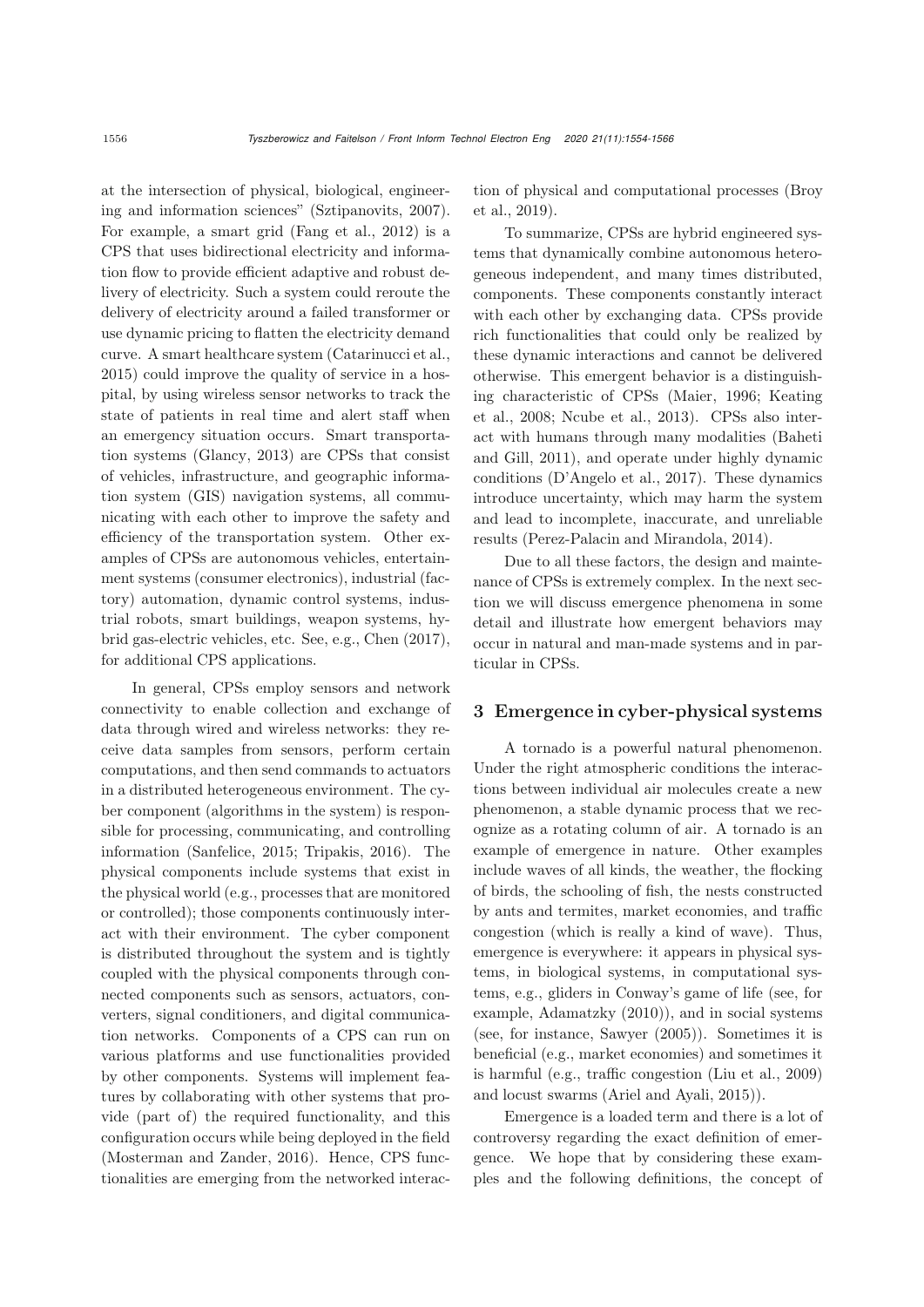emergence will naturally emerge in the mind of the reader [\(for](#page-10-13) [many](#page-10-13) [more](#page-10-13) [definitions](#page-10-13) [see](#page-10-13) Johnson and Padilla [\(2018\)](#page-10-13)):

1. Emergent behavior is not explicitly encoded in the agents or components that make up the simuland or the model; rather, it emerges in reality or during a simulation from the interaction of agents or components with each other and their environment [\(Williams, 1997](#page-12-5)).

2. Emergents are recognizable, persistent, and recurring patterns that are not predicated due to the inherent difficulty of calculation and the size of the potential state space [\(Holland JH, 1999\)](#page-10-14).

3. An emergent property is a property possessed by an assemblage of things that is not possessed by any member of the assemblage individually [\(Maier,](#page-11-13) [2015](#page-11-13)).

For our purposes, we will summarize these definitions as follows: An emergent phenomenon is a stable pattern of organization of the components of an ensemble that is a result of the interactions between the components. Because we discuss emergence in the context of CPSs, we will further focus on emergence in biological and man-made systems. In particular, beneficial emergence is common in biological systems; such systems typically have a particular structure known as a complex adaptive system [\(Mittal et al., 2018\)](#page-11-14). A complex adaptive system consists of a large number of agents (individual active components) that interact to achieve a goal. However, no single agent is aware of the system's goal, but rather their combined behavior and interactions generate emerging patterns that achieve the system's goal (build a nest, regulate temperature, forage for food, etc.). The agents in a complex adaptive system interact locally, either directly with neighboring agents or indirectly through the environment using [a](#page-12-6) [stigmergic](#page-12-6) [mechanism](#page-12-6) [\(](#page-12-6)Theraulaz and Bonabeau, [1999\)](#page-12-6). In a stigmergic mechanism, the agents communicate indirectly by using the environment as a shared memory. For example, ants that are carrying food, deposit pheromones on the ground. Other ants detect these pheromones and use them as a guide to find the food source. Due to their structure, complex adaptive systems are extremely scalable, [fault-tolerant,](#page-10-15) [and](#page-10-15) [adaptive](#page-10-15) [\(](#page-10-15)Holland JH, [2006](#page-10-15); [Mittal et al., 2018\)](#page-11-14)—all important engineering qualities. Complex adaptive systems, however, are inherently unstable, and when they are stressed beyond their limits, they often break catastrophically [\(Tan et al., 2005](#page-12-7)). In addition, unless we know where to look, we cannot see any warning sign for the impending catastrophe, because the selfadapting system keeps regulating until the very last moment befo[re](#page-11-15) [its](#page-11-15) [behavior](#page-11-15) [becomes](#page-11-15) [chaotic](#page-11-15) [\(](#page-11-15)Novak and Wilensky, [2006](#page-11-15)).

As we have seen previously, CPSs are often built from many active individual (and sometimes autonomous) components that interact with each other and with their environment [\(Monostori](#page-11-16), [2018](#page-11-16)). Their structure and dynamics mean that, whether we like it or not, such systems are in many cases complex and adaptive, and may therefore exhibit emergent phenomena and behave chaotically [\(Kopetz et al.](#page-11-17), [2016](#page-11-17)). A dramatic example of a chaotic behavior in a man-made system is the previously mentioned flash crash event [\(Clarke](#page-10-3), [2014\)](#page-10-3).

CPS applications are planned for major critical infrastructure such as energy systems [\(Fang et al.](#page-10-6), [2012](#page-10-6)), health care, and transportation. Therefore, it is vital that we have enough theory and tools to design such systems with very high levels of assurance that they will not produce detrimental emergent behaviors and that we will know when they are dangerously approaching a point of catastrophic collapse. We need to guarantee the trustworthiness of both the expected and unexpected emergent behaviors of the CPS.

The classical approach to the design of reliable engineering systems is to develop a general scientific theory of the phenomena relevant to the system in question, and then use theory to guide the system's structure and behavior to ensure that it achieves its goals. Thus, for example, the theory of aerodynamics is a basis for the design of all kinds of flying machines, the theory of material strength is used by designers of a vast range of different products, and the theory of software complexity is used to analyze the asymptotic execution time of algorithms regardless of their problem domain. It would be very helpful if we could develop a similar general theory of emergence that would help us predict, for any kind of system, if it will develop an emergent phenomenon and of what kind. However, no such theory currently exists, and we argue that no such theory can exist. To see why, let us look at Conway's game of life, one of the most commonly used examples of emergence [\(Adamatzky](#page-9-1), [2010](#page-9-1); [Kopetz et al., 2016](#page-11-17); [Schaff, 2018\)](#page-11-18). Conway's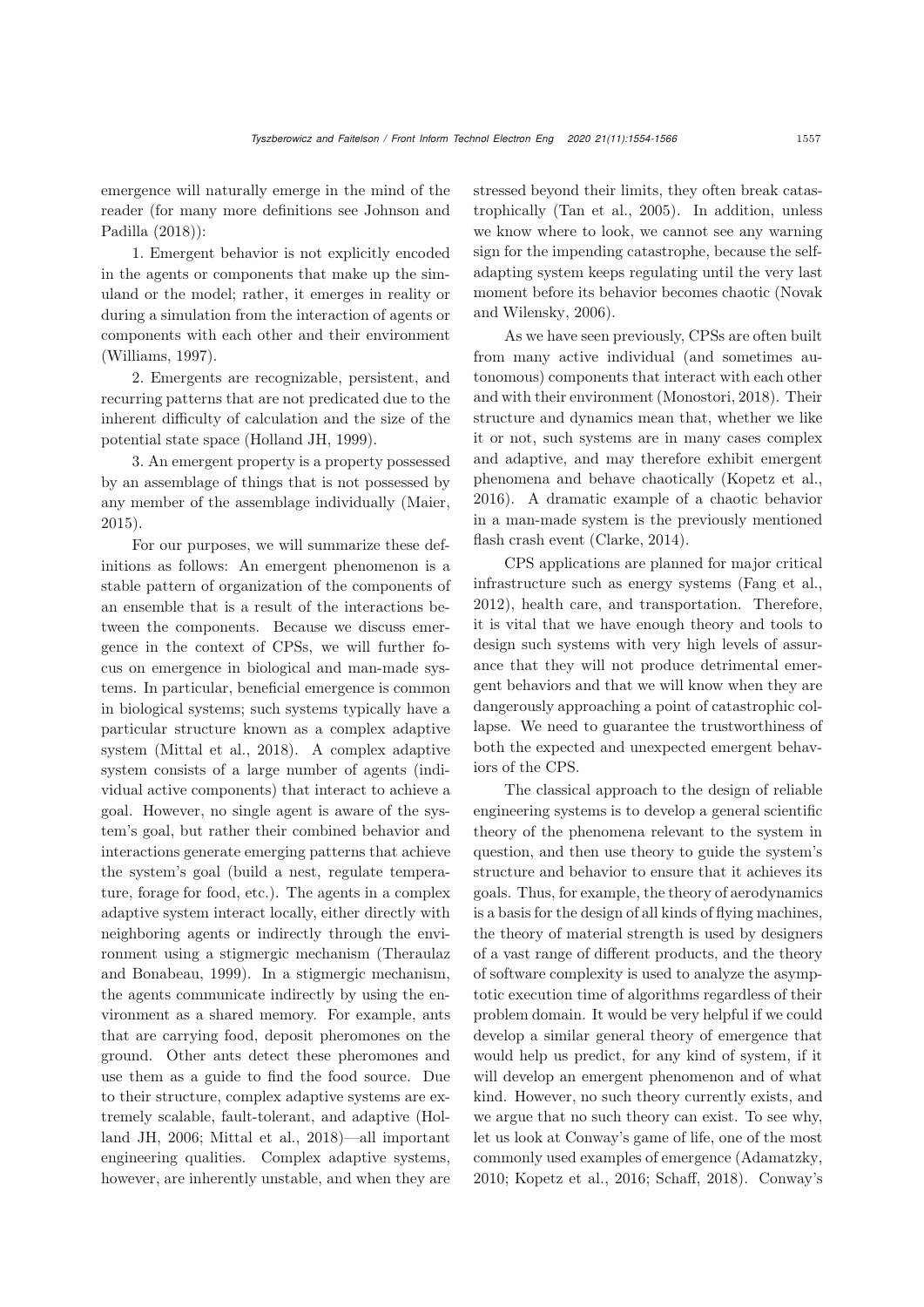game of life is a cellular automaton that is based on a small set of simple rules, yet it produces complex patterns that cannot be predicted just by analyzing the rules. Conway has shown that this system is Turing complete [\(Rendell, 2002\)](#page-11-19). If we had an algorithm that could decide if a given pattern would emerge in the game of life, then we could use this algorithm to solve the halting problem by assembling a Turing machine in the game and asking the algorithm if a halting pattern would eventually appear. Therefore, the question of predicting emergence is fundamentally not answerable in the general case. See [Culik et al.](#page-10-16) [\(1990\)](#page-10-16) for a more rigorous treatment. However, like the halting problem, emergence is semi-decidable. That is, we can simulate the game of life and wait for the pattern to emerge; this is the best we can do in the general case.

Even though we cannot hope to produce a general theory of emergence, we can nevertheless point to several properties that are characteristics of emergent phenomena:

1. Physical emergence requires a constant supply of energy [\(Johnson et al., 2018](#page-10-17), Chapter 8). Tornadoes, waves, and Jupiter's giant red spot, all emerge only when enough energy accumulates in the system, and disappear when that energy dissipates. Indeed, such phenomena are called dissipative structures in the modern t[heory](#page-10-18) [of](#page-10-18) [thermodynamics](#page-10-18) [\(](#page-10-18)Kondepudi and Prigogine, [2014\)](#page-10-18).

2. Similarly, in agent based systems, emergence requires a lot of interaction (information exchange). A few ants cannot survive, a few birds cannot create a flock, and a few grasshoppers cannot form a locust swarm. The high speed and high frequency of transactions made by algorithmic trading was one of the primary contributing factors to the flash crash [\(Johnson and Padilla](#page-10-13), [2018\)](#page-10-13).

3. Emergence often involves feedback loops where the agents affect their environment and in turn are affected by chang[es](#page-10-19) [in](#page-10-19) [their](#page-10-19) [environment](#page-10-19) [\(](#page-10-19)Clack and Carlos-Sandberg, [2018](#page-10-19), Chapter 20). For example, social traffic systems create a dynamic traffic map from the reports sent by the system's agents (the drivers) which use the very same map to guide their future navigation decisions.

There is a very strong link between the first two properties. An important theorem of information theory shows that there is a global minimal energetic price for the transmission of one bit of information, regardless of the implementation details of the agents that transmit and receive the information [\(Pierce, 2012](#page-11-20), Chapter 10). Therefore, as the number of messages and the frequency of information exchange increase, so does the energy in the system; and with it, the chances of creating emergent phenomena increase.

These properties are particularly important for CPS designers because as modern computers communicate and process information extremely fast, harmful emergence could occur so quickly that its effects become severe before we have a chance to counter them. For example, a power grid CPS with active algorithmic agents that constantly balance its nodes could fail catastrophically, domino style, when some nodes fail and others become overloaded as th[ey](#page-10-20) [try](#page-10-20) [to](#page-10-20) [compensate](#page-10-20) [for](#page-10-20) [the](#page-10-20) [failure](#page-10-20) [\(](#page-10-20)Buldyrev et al., [2010\)](#page-10-20).

In addition, we believe that we can exploit our understanding of these principles to reduce the risk of catastrophic emergence in a CPS. If the risk of emergence rises as the amount of energy and the communication rate increase, then we can reduce this risk by deliberately limiting the amount of energy and the information exchange rate in the system. For example, if a social navigation system restricts knowledge about the availability of narrow roads based on their capacity, it can avoid flooding them with vehicles. This is similar to how bees transmit information to their nest mates. When a bee returns with information about the availability of a food source, it dances to recruit members, but it cannot recruit the entire nest because only bees that are relatively close to it can see the dance. This prevents the bees from traveling en masse to the same location. However, this idea requires further research to test its effectiveness.

### <span id="page-4-0"></span>4 Major challenges

We have identified three major challenges with respect to emergence in the context of implementing CPSs. We list them here in increasing levels of difficulty:

(1) Designing a CPS to exploit emergence as beneficial phenomena;

(2) Verifying that a CPS does not produce harmful emergent phenomena;

(3) Ensuring that a collection of independently developed CPSs do not produce harmful emergent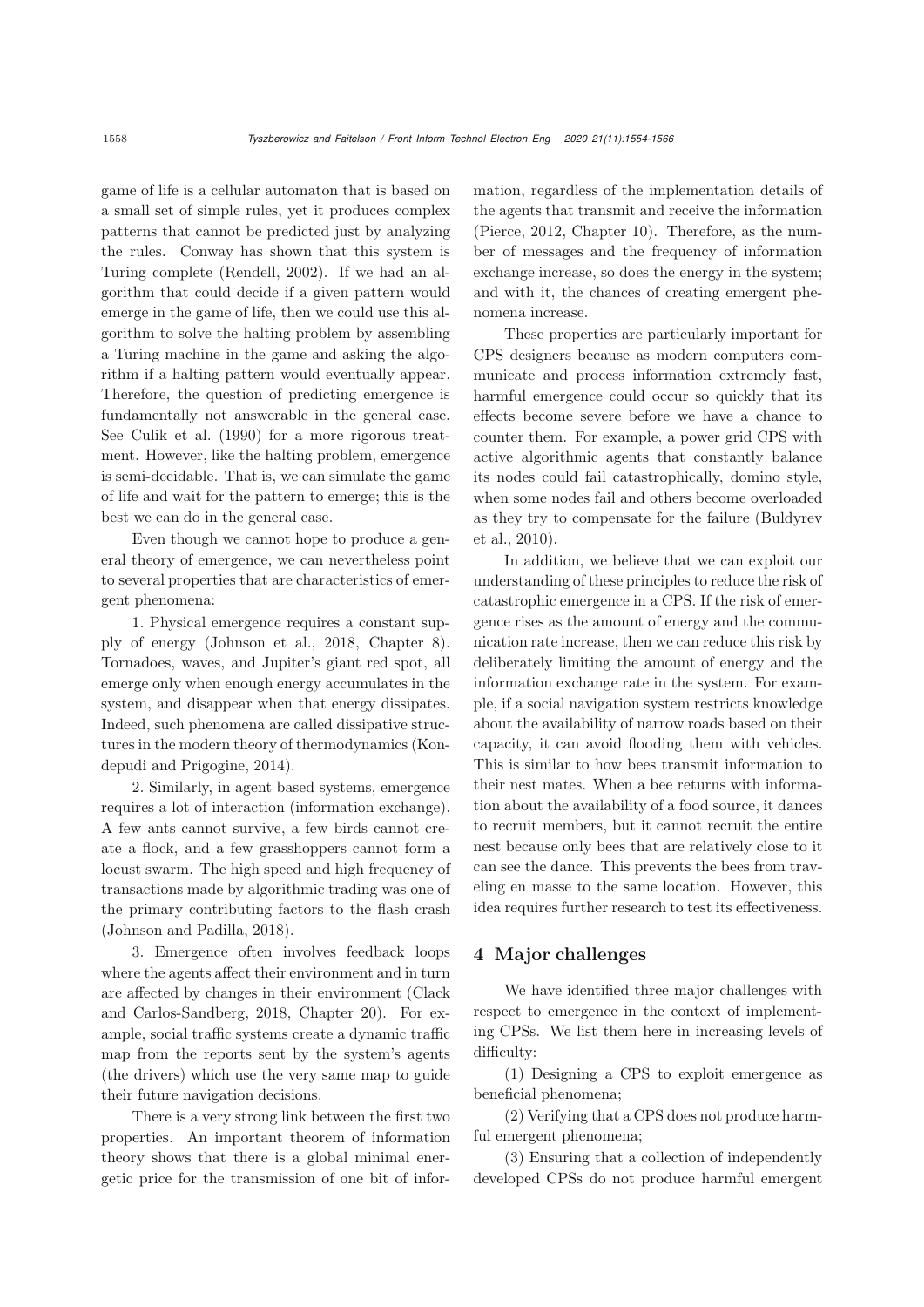phenomena when they are deployed in the same environment.

We will now discuss each of these challenges.

#### 4.1 Design for emergence

The first challenge is how to use the benefits of emergence to design robust and efficient CPSs. By observing nature, we know that it is possible to design extremely robust and effective systems by exploiting emergence. Important examples are social insects, such as ants and termites, whose systems consist of simple (relatively speaking) agents, but nevertheless create highly complicated and adaptive structures. For example, termites build enormous nests (at a typical size of 8 m, these structures are 1000 times larger than the body size of a termite) that house millions of individuals, and maintain the temperature inside the nest between 33 and 36 ◦C, while the temperatures outside range from below freezing at night to above 45 ◦C by day [\(Korb](#page-11-21), [2003;](#page-11-21) [Jones and Oldroyd](#page-10-21), [2006\)](#page-10-21). Systems built in this engineering style have many benefits: they are faulttolerant, because there is no central authority and therefore no single point of failure; they are adaptive, because the individual agents always respond to the concrete information in their immediate environment; they are extremely scalable, because they are based on local communication patterns; and they are simple to engineer, because the agents are simple and the communication rules connecting the agents are simple and local.

In recent years there have been several examples of successful systems that were designed in this style. For instance, the Eastgate Centre mall in Harare, Zimbabwe, was designed to passively regulate its temperature based on ideas taken from the way termites build their nests [\(Baird, 2003](#page-9-3)). Other examples are the various peer-to-peer networks for transferring large files over the Internet [\(Nwogugu, 2016,](#page-11-22) Chapter 4.1.1). Open markets are another example of systems that successfully exploit emergence. Indeed, this was noted a long time ago by Adam Smith, who called this beneficial emergent phenomenon "the invisible hand" [\(Smith](#page-11-23), [2002](#page-11-23), Chapter 2). The operating mechanisms of open markets were later investigated using game theory, and more recently extended to algorithmic game theory [\(Nisan et al.](#page-11-24), [2007](#page-11-24)). Such techniques have been successfully employed in practical resource allocation problems; for example, a resource exchange was used to efficiently allocate the resources on the Cassini spacecraft among the 13 different scientific instruments aboard the vessel and the fi[ve](#page-11-25) [different](#page-11-25) [countries](#page-11-25) [that](#page-11-25) [built](#page-11-25) [them](#page-11-25) [\(](#page-11-25)Ledyard et al., [1994\)](#page-11-25). These techniques are specific to resource allocation problems, but whether they can be adapted to design other forms of emergent systems is an interesting open problem. Thus, with the exception of (the very problem-specific) market-based systems, there is not yet a coherent body of knowledge describing how we can systematically design and develop emergent systems.

A system based on emergence must still have a well-specified functionality and goals, but its components are not designed to explicitly achieve its goals. Instead, what we explicitly encode in the system is a set of simple behavioral rules for each agent, and the desired goal should emerge from the common actions of the agents that follow the rules [\(Petty](#page-11-26), [2018](#page-11-26)). This is in contrast to the standard approach to system design where we encode its functionality explicitly.

To illustrate the difference between a standard system design and an emergent system design (We are not suggesting the following system as a realistic design, but merely as a sketch that illustrates how emergent systems typically operate), consider the problem of regulating the temperature of a large building. A standard system design might consist of a small set of temperature sensors and air conditioning units, all connected to a central controller that measures the temperature in the building and activates the air conditioners to heat or cool as necessary. In contrast, inspired by the Daisyworld model [\(Novak and Wilensky, 2006](#page-11-15)), an emergent system design might consist of a large collection of individual units evenly arranged on the roof of the building. Each such unit has a temperature sensor and a disk pointed to the sky. The unit controls the disk's color. If the temperature around the unit is too high, it changes the color of the disk to white, and if the temperature is too low, it changes the color to black. The units do not communicate with each other directly, but they do communicate with each other through a stigmergic effect, because when they cool or heat their surroundings, they affect the neighboring units, which sense these changes in temperature. Provided that we have correctly determined the system parameters (number of units, size of disks, etc.) and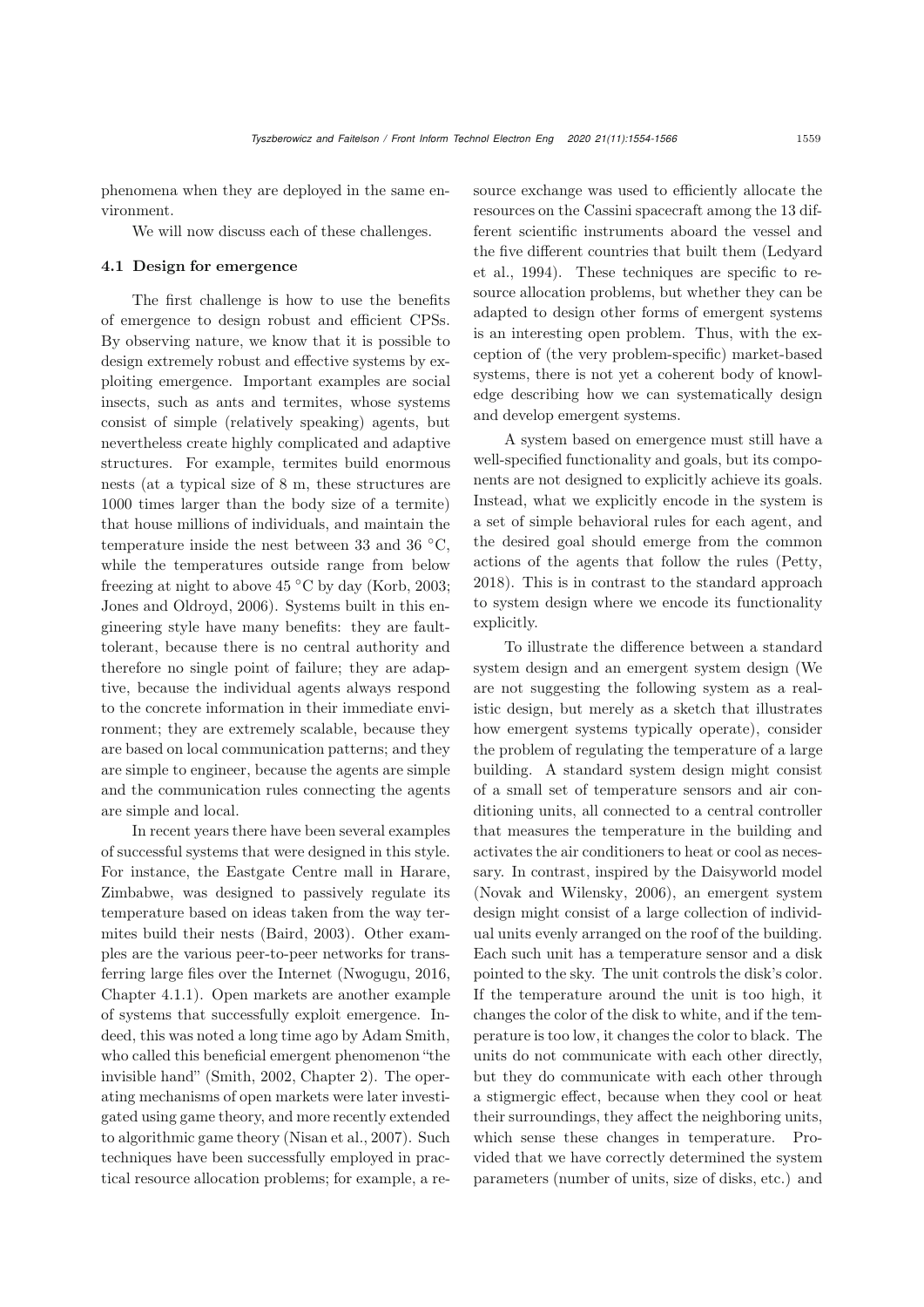in a suitable environment, the overall (emerging) effect of all the units will be to keep the building at a constant temperature. Compared to the traditional system design, this emergent design is fault-tolerant, because failure of a single unit will have a small local effect on the operation of the system, whereas a failure of the controller will disable the entire system. It is also scalable, because to support larger buildings, we can simply add more units. Finally, it is very adaptable because it will automatically compensate for changes in ambient temperature and will also regulate different areas of the building according to the specific temperature of those areas.

One particular architecture that is built to exploit emergence and is therefore worth exploring is subsumption [\(Brooks](#page-10-22), [1990\)](#page-10-22). Brooks developed this style in the late 1980s and used it to build highly adaptable robots that used modest hardware, but performed exceptionally well in practice. The robots that Brooks built were designed to operate in uncontrolled environments. They constantly sampled their environment, computed responses to what they sensed, and changed their state and behavior to affect the environment to achieve their goals. Thus, they are good CPS models.

In the subsumption style, a CPS is developed in layers of increasing behavioral sophistication, but in contrast to the traditional layered style, the layers are composed in parallel. For example, in many of Brooks's robots the lowest layer implemented a simple obstacle-avoidance behavior. After this layer was developed and tested, a new layer was added to make the robot move about and explore its surroundings. Both layers run in parallel; therefore, if while moving about, the obstacle-avoidance layer detects an obstacle, it changes the direction of the robot to avoid the obstacle. Each layer implements a new kind of behavior. Thus, to extend the system with a new behavior, one only has to add a new layer, which is installed and run in parallel with the others. Conflict resolution is implemented using inhibitory signals that prevent messages from passing along the inhibited channel for a short period of time. For example, [Connell](#page-10-23) [\(1989](#page-10-23)) programmed one of Brooks's robots to steal empty soda cans from people's desks. The robot had an arm and an object recognition system, each implemented using separate behavioral layers. The object recognition system caused the robot to keep moving until it detected a soda can, at

which point it would stop. The arm behavioral layer would initiate a grasping movement when the robot stopped moving (this is a simplification; for the full description see [Connell](#page-10-23) [\(1989](#page-10-23))). Thus, the system was implemented as a collection of simple individual agents, each of which implemented a simple behavior. The robot's functional goal emerged from the interaction and combined behavior of these agents.

Brooks's team has successfully developed many kinds of robots using this architecture, which makes subsumption the only architecture of which we are aware, that could claim to be a successful systematic technique for designing non-trivial engineeredemergence systems.

Successful emergence-based systems are faulttolerant, scalable, and adaptable. These are important benefits that we would like to achieve. Unfortunately, unlike traditional design, such systems can also exhibit undesirable chaotic behaviors. We would like to avoid these kinds of negative phenomena, which brings us to our next challenge.

#### 4.2 Avoiding harmful intra-CPS emergence

The second challenge is to ensure that a system does not produce undesirable emergent phenomena. This challenge is more difficult than the previous one, because we do not know, a priori, all the factors that can create emergent phenomena. We can create models and simulate the system to explore its behavior and to study how it behaves with different parameters. Such an analysis can help us find undesirable emergent phenomena that are hidden in our system design, but there may be properties that we have either decided not to add to our model or of which we are not aware, and these may lead to emergent phenomena that we will not be able to see in our simulations [\(Mittal et al., 2018\)](#page-11-14).

One possible approach that we believe is worth investigating, is to borrow a well-known idea from fault-tolerant systems [\(Pullum, 2001\)](#page-11-27) and assign the modeling task to several independent teams. Analyzing the different models and comparing them to each other can broaden the scope of the system under investigation and may improve our chances of detecting hidden emergent phenomena.

Another approach is to create a catalog of emergent design patterns (we can start with stealing Nature's patterns) that come with a large body of knowledge regarding their beneficial and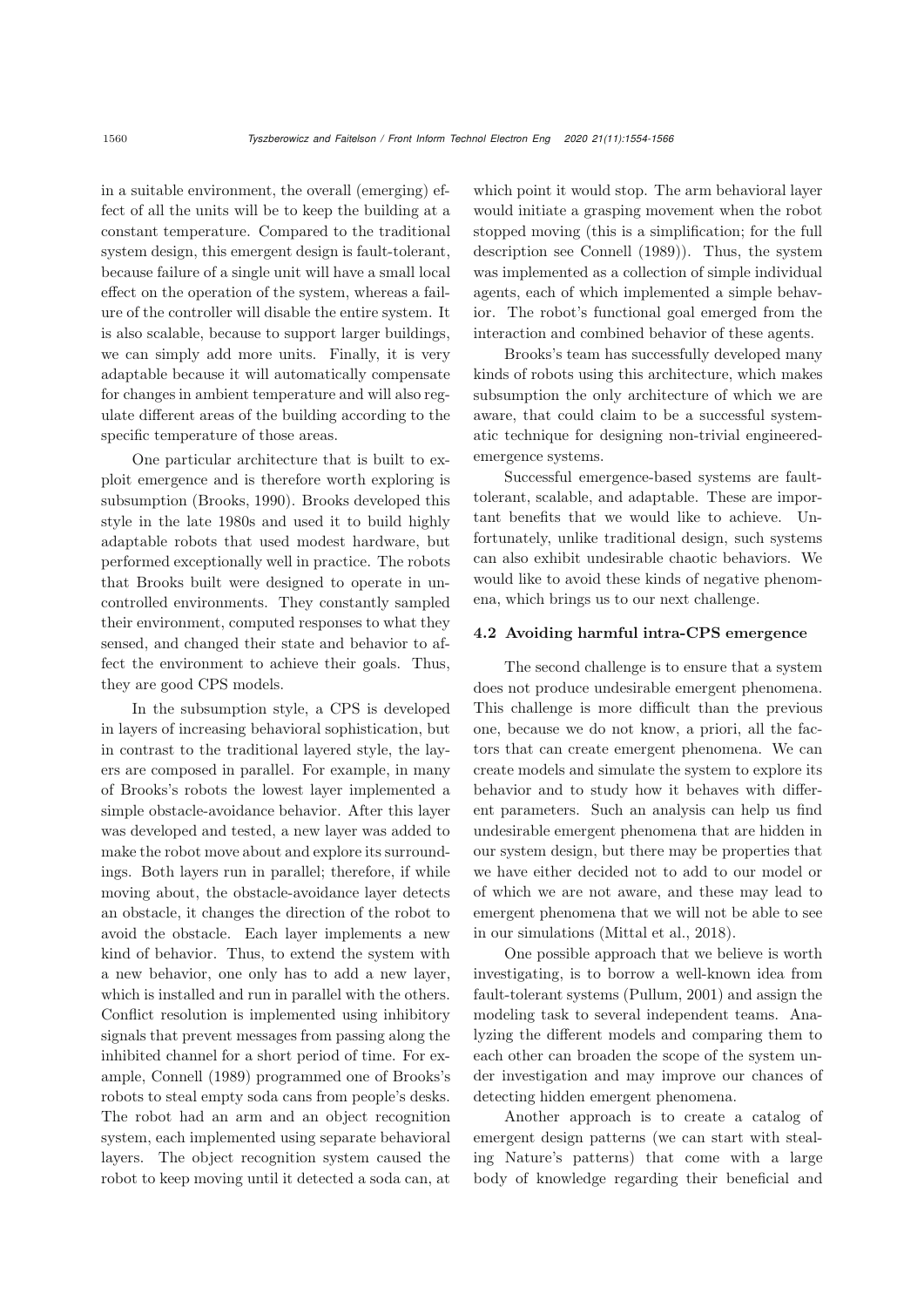detrimental emergent phenomena. By basing our designs on familiar patterns, we can minimize the risk of unpleasant surprises. Moreover, any such surprise that we will find will benefit all the other systems that are using this pattern. For example, researchers have mimicked the behavior of flocking birds to successfully coordinate large numbers of drones [\(Vásárhelyi et al., 2018\)](#page-12-8), while other researchers have mimicked the communication patterns of ants to optimize routing of TCP/IP communication packets [\(Gadomska and Pacut](#page-10-24), [2007\)](#page-10-24). We could use the architecture of such systems as templates or starting points for designing CPSs.

Ecological systems are frequently very diverse, with many different species interacting, cooperating, and competing in the same environment. There is very s[trong](#page-10-25) [evidence](#page-10-25) [\(Peterson et al.](#page-11-28)[,](#page-10-25) [1998;](#page-11-28) Gunderson, [2000](#page-10-25)) that biodiversity is a major factor in the resilience of ecological systems. We can see this phenomenon very clearly in a simulation of predatorprey dynamics [\(Wilensky and Reisman, 2006\)](#page-12-9). The model consists of two variants. In the first variant, there are just two species: wolves that prey on sheep. This version is unstable; in many simulations either the entire sheep population or the entire wolf population completely dies and the system collapses. The second version adds grass to the model, and then it becomes very stable, making extinction events very rare. Accordingly, it could be beneficial to design CPSs using various agents, some of them performing similar functions but in different ways and with different characteristics. This redundancy can reduce the sensitivity of the system, making it less likely to develop chaotic oscillations, and therefore increase its resilience. This achieves the same purpose as using redundant components in traditional safety-critical systems.

Looking for harmful emergent phenomena in our system is a difficult task, but at least we have some control over the system because we are the designers of this system.

## 4.3 Avoiding harmful inter-CPS emergence

The final, and most difficult, challenge that we have identified is how to avoid harmful emergent phenomena that arise as a result of the interaction between CPSs that have been developed independently and obliviously of each other, and then deployed in the same environment. For example, a

future smart transportation system may interact in a non-trivial manner with a future smart power grid system. When several CPSs are operating in the same environment, we can consider each CPS as an agent, sensing and modifying its environment and interacting with other CPS agents indirectly through (unintentional but nevertheless real) stigmergic effects. As far as we know, such a scenario has never occurred so far, but we know that systems of agents that interact indirectly through stigmergic effects often create emergent phenomena. Therefore, there is no reason to believe that we will be spared from such emergence when many CPSs operate in the same environment. This is a difficult challenge, because it is not merely a technological problem but rather a techno-social problem. It requires regulatory and political mechanisms to control and certify the introduction of major CPSs into critical environments such as transportation systems and energy systems. This problem resembles the case of a patient who is prescribed drugs by several doctors, each treating a different disease. Two drugs that when taken individually can cure each ailment, may produce a harmful result when taken together. Yet, our poor patient may not be alerted to this harmful situation because each doctor, treating her/him individually and unaware of the other treatments, will not have any reason to suspect such an interaction. This problem is addressed by regulation [\(Tannenbaum and Sheehan](#page-12-10), [2014](#page-12-10)).

## <span id="page-7-0"></span>5 Related work

There is a lot of discussion about the nature of emergence: whether it is a shallow phenomenon (weak emergence) that simply represents our ignorance or inability to find an explicit connection between the components and the overall behavior, or whether there is something else that causes the emergence, something that cannot be deduced even in principle (strong emergence) [\(Wildman and Shults](#page-12-11), [2018](#page-12-11)). We do not think this question is important for CPS design, because the end result is the same regardless of the reason.

Although there are many works that discuss emergence in the context of systems engineering and CPSs, there are relatively few works that offer practical advice regarding the construction of such systems in the presence of emergence. [Keating et al.](#page-10-11)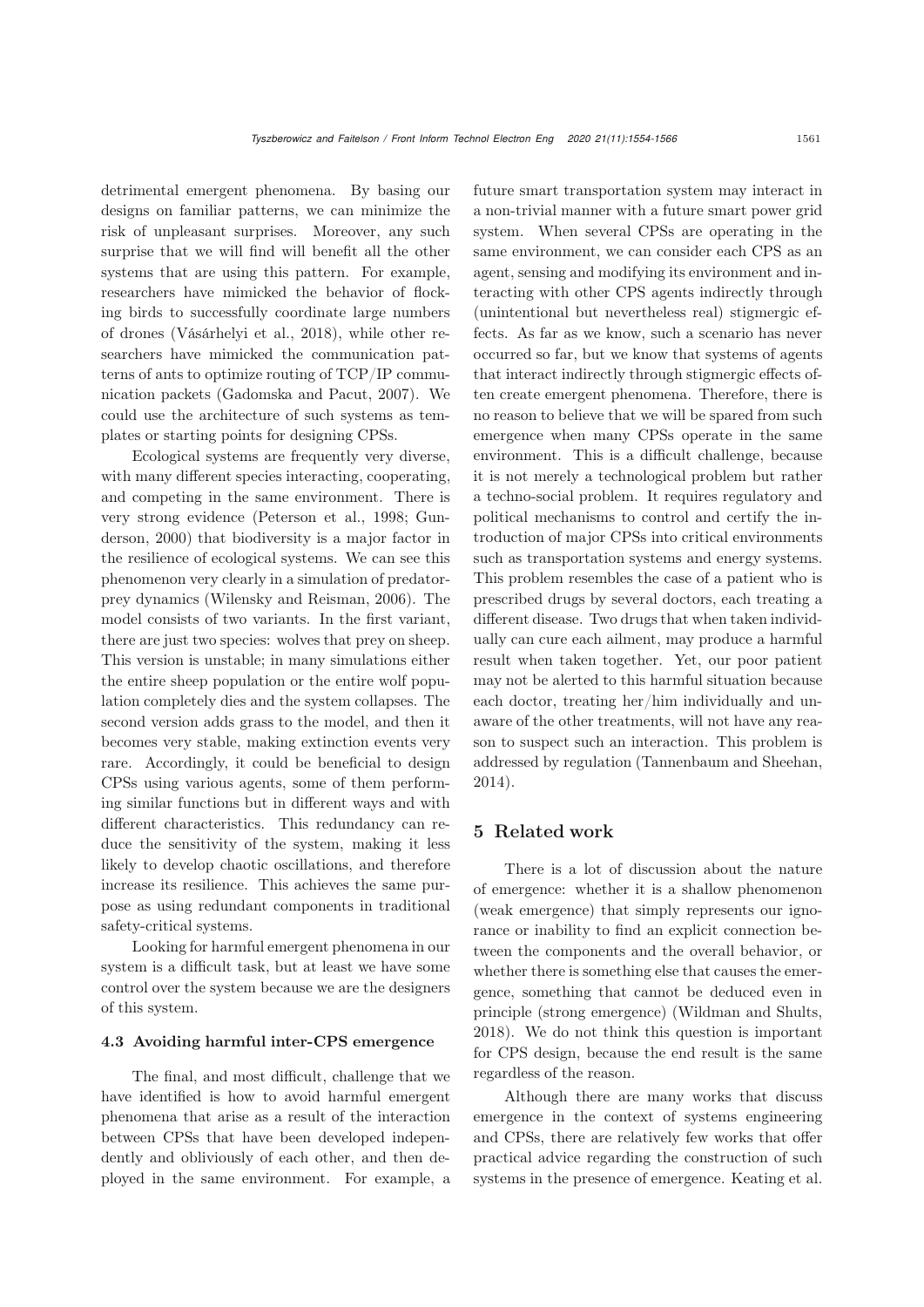[\(2008](#page-10-11)) noted that the requirements for dealing with emergence should be established to effectively address them at design time, but did not explain how this could be done. [Wassyng et al.](#page-12-12) [\(2016](#page-12-12)) said that the complexity and distributed nature of CPSs make it difficult to identify hazards that arise as a result of emergent behaviors, but they did not offer design techniques to deal with this problem. Similarly, [Monostori](#page-11-16) [\(2018\)](#page-11-16) addressed the importance of forecasting the emergent behavior of CPSs but without detailed discussion. [Törngren and Grogan](#page-12-2) [\(2018](#page-12-2)) highlighted the challenges involved in building CPSs as opposed to existing systems, but did not discuss emergence apart from briefly mentioning it as a major challenge. [Maier](#page-11-8) [\(1996](#page-11-8)) offered guidelines for the design of large systems of systems but left the question of how to design for emergent behavior open, only suggesting that using pseudo-economic mechanisms (also known as mechanism design and algorithmic game theory) could be a fruitful research direction. In a later work Maier discussed emergence in the context of systems of systems (SoS) [\(Maier](#page-11-13), [2015\)](#page-11-13). He classified emergence into four categories based on the difficulty of predicting it, and gave examples of each category (except for the last one, spooky emergence, which represents emergent system phenomena that are inconsistent with the behavior of its parts). He noted that often we fail to predict harmful emergent phenomena but can understand it after it manifests itself.

One work that does provide practical design guidelines was presented by [Kopetz et al.](#page-11-17) [\(2016\)](#page-11-17), who suggested equipping the CPS with an independent monitor component that will monitor its state, and bring it to a safe state once it identifies that a harmful emergent phenomenon is about to occur. Such a monitor could be extended to a digital twin (DT). A DT is a software virtual model of a physical system that continuously mirrors its current state and runtime behavior. It is an elaboration of existing virtual representations of machines and products, such as computer-aided design and computer-aided manufacturing, taking advantages of the current state of the art of networking. The DT uses highly detailed simulations that exploit the data coming from the field [\(Macchi et al., 2018](#page-11-29)). It can be used to predict the future states of the system [\(Gabor et al.](#page-10-26), [2016\)](#page-10-26).

However, for such an approach to work, we must know what to put in our model. We must know the critical parameters that cause the emergent phenomena to occur. For example, in the Daisyworld simulation [\(Novak and Wilensky, 2006](#page-11-15)), it is not effective to monitor the system's temperature, because the system will maintain it without any noticeable irregularity right until the point where it collapses and starts oscillating chaotically. Instead, we must keep track of the number of black and white daisies and sound the alarm when one of these populations becomes dangerously low. Thus, we could use simulations to push our system to its boundaries and study what parameters correlate with the onslaught of its destabilization. We can then design our systems to report and measure these parameters at runtime.

Another highly relevant work was proposed by [Zurita and Tumer](#page-12-13) [\(2017\)](#page-12-13). They first reviewed the notion of emergence as it is explored in complexity science, then described several important misconceptions about emergence, and finally, discussed how we can employ emergence to design systems using multiagent systems. They proposed several approaches for constructing such systems, but did not discuss how we can ensure that these systems will not possess harmful emergent phenomena.

Jun et al. [\(2008](#page-10-27)) took an interesting view of emergence by analyzing emergence in a formal method setting. They investigated emergence as a refinement relationship between descriptions of the same system at different abstraction levels. We believe that this line of work is important in particular for safety-critical applications that often use formal methods to ensure their correct operation. A formal method approach to emergence could help in designing safety-critical systems that use beneficial emergence and avoid harmful emergence.

Many researchers have noted the importance of usi[ng](#page-10-28) [simulations](#page-10-28) [to](#page-10-28) [study](#page-10-28) [emergence](#page-10-28) [\(e.g.,](#page-10-28) Holland JH [\(1992](#page-10-28)[\),](#page-12-14) [Wilensky and Reisman](#page-12-9) [\(2006](#page-12-9)[\),](#page-12-14) Welch et al. [\(2012](#page-12-14)), [Holland T](#page-10-29) [\(2018\)](#page-10-29), and [Zeigler](#page-12-15) [\(2018\)](#page-12-15)). However, simulations raise two major problems. First, because simulations use numerical algorithms, we can never be sure if the phenomena we observed are real or an artifact of the inaccuracies in the simulation. Even the famous Lorenz attractor was only relatively recently proven to be real [\(Tucker, 1999\)](#page-12-16). Second, as noted by several researchers [\(Ferris](#page-10-30), [2018;](#page-10-30) [Mittal et al.](#page-11-14), [2018](#page-11-14)), we can never be certain that we have included in our model, all the parameters that cover all the possible emergent phenomena that the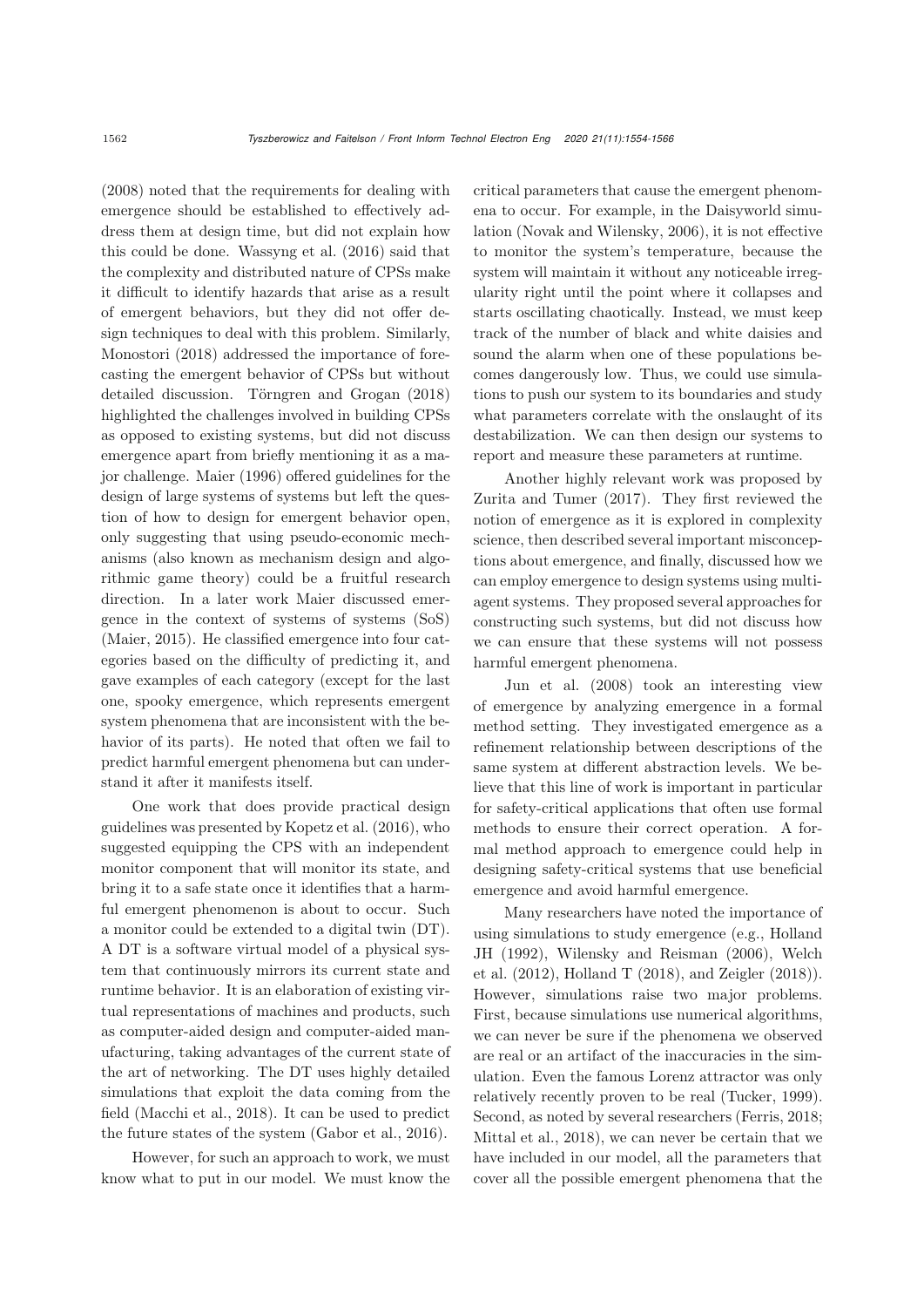system can create.

Large CPSs, such as a smart power grid or a smart transportation system, are complex entities that consist of many components, each of which is itself a complex entity; thus, they are systems of systems. SoS engineering is a sub-field of systems engineering that focuses on the boundaries and interactions among independent, distributed, and evolving constituent systems and their stakeholders. There is a large body of knowledge concerning the design and architecture of SoS that is relevant to the design and architecture of CPSs. In particular, [Maier](#page-11-8) [\(1996](#page-11-8)) and [Maier and Rechtin](#page-11-30) [\(1997\)](#page-11-30) have identified four important SoS design principles, which we summarize below:

1. Stable intermediate forms

It will be much easier for a system of systems to evolve if it is designed in a series of increments, where each increment is a functioning system. This idea is very similar to agile techniques such as continuous deployment and delta modeling [\(Haber et al.](#page-10-31), [2011\)](#page-10-31). The Internet is an excellent example of this principle, because in the last 50 years it has successfully evolved through stable intermediate forms to reach its current state.

2. Policy triage

Systems of systems often communicate with other systems and their components are often created by many different vendors. Therefore, it is important not to over-control them, but instead to focus control on the means for achieving reliable interoperability—leaving the rest as the responsibility of the individual component makers.

3. Leverage at the interfaces

The most important leverage point for affecting a large CPS is at the component interfaces. The best example is perhaps the Internet Protocol (IP). If you know how to speak IP, you become a member of the Internet. There is nothing else that is required.

4. Ensuring cooperation

Cooperation and collaboration are good. The more of them the better. When designing a system of systems that requires voluntary collaboration, the mechanisms and incentives for collaboration must be explicitly designed into the system. This principle is clearly visible in such systems as Facebook and the social navigation system Waze.

We have included these guidelines here because we believe that while not directly relevant to emergence, they are very important for the design of complex CPSs.

## 6 Conclusions

We have described the concept of emergence in the context of CPS design. We have seen that emergence can be either beneficial or harmful, but cannot be ignored. We have outlined three major problems that we believe are essential to solve if we are to succeed in developing large CPSs: (1) how to exploit emergence, (2) how to avoid harmful emergence in a single CPS, and (3) how to avoid harmful emergence in a CPS ecology. We have discussed some approaches for tackling these problems and reviewed the state of the research with regard to these problems. We have seen that emergence can be examined through many different scientific disciplines: modern thermodynamics, complexity theory, cellular automata, algorithmic game theory, biology, and chaos theory. Each of these fields is a relatively young field that has its own large body of knowledge. Thus, a fourth challenge we may add to our paper is the challenge of being able to understand enough about each field to shed more light on the phenomena of emergence and to distill this knowledge into practical insights with regard to construction of CPSs that will benefit from emergence and avoid its dangers.

#### Contributors

David FAITELSON and Shmuel TYSZBEROWICZ designed the research, processed the data, drafted the manuscript, and revised and finalized the paper.

#### Compliance with ethics guidelines

Shmuel TYSZBEROWICZ and David FAITELSON declare that they have no conflict of interest.

#### References

<span id="page-9-1"></span>Adamatzky A, 2010. Game of Life Cellular Automata. Springer, London, UK.

https://doi.org/10.1007/978-1-84996-217-9

- <span id="page-9-2"></span>Ariel G, Ayali A, 2015. Locust collective motion and its modeling. *PLoS Comput Biol*, 11(12):e1004522. https://doi.org/10.1371/journal.pcbi.1004522
- <span id="page-9-0"></span>Baheti R, Gill H, 2011. Cyber-physical systems. In: Samad T, Annaswamy AM (Eds.), The Impact of Control Technology. IEEE Control Systems Sociery.
- <span id="page-9-3"></span>Baird G, 2003. Eastgate Centre, Harare, Zimbabwe. In: The Architectural Expression of Environmental Control Systems. Taylor & Francis.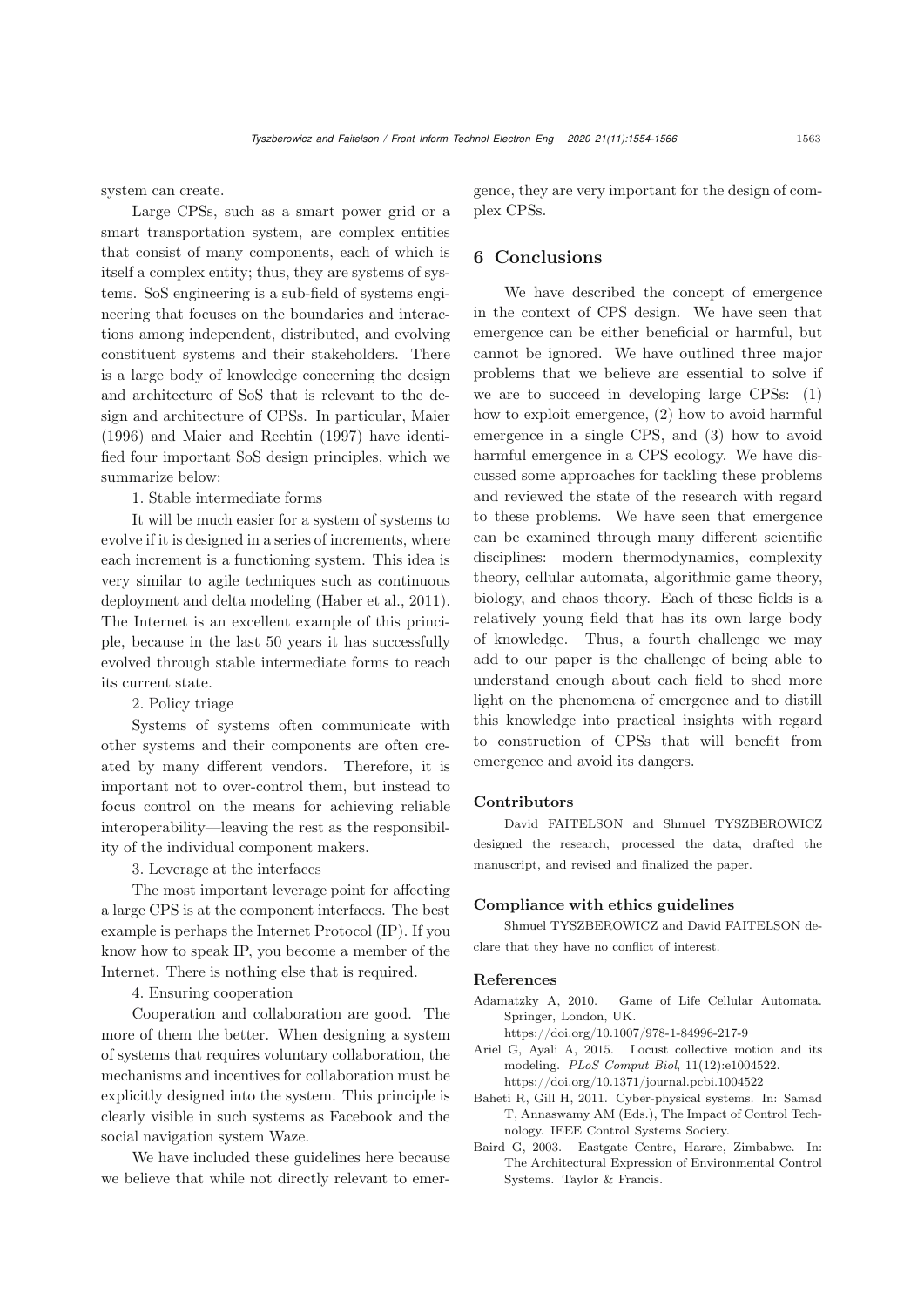<span id="page-10-22"></span>Brooks RA, 1990. Elephants don't play chess. *Robot Auton Syst*, 6(1-2):3-15.

https://doi.org/10.1016/S0921-8890(05)80025-9

- <span id="page-10-10"></span>Broy M, Daembkes H, Sztipanovits J, 2019. Editorial to the theme section on model-based design of cyber-physical systems. *Softw Syst Model*, 18(3):1575-1576. https://doi.org/10.1007/s10270-018-0670-9
- <span id="page-10-20"></span>Buldyrev SV, Parshani R, Paul G, et al., 2010. Catastrophic cascade of failures in interdependent networks. *Nature*, 464(7291):1025-1028.

https://doi.org/10.1038/nature08932

- <span id="page-10-5"></span>Cabannes T, Sangiovanni M, Keimer A, et al., 2019. Regrets in routing networks: measuring the impact of routing apps in traffic. *ACM Trans Spat Algor Syst*, 5(2):9. https://doi.org/10.1145/3325916
- <span id="page-10-7"></span>Catarinucci L, de Donno D, Mainetti L, et al., 2015. An IoTaware architecture for smart healthcare systems. *IEEE Int Things J*, 2(6):515-526.
- <span id="page-10-9"></span>Chen H, 2017. Applications of cyber-physical system: a literature review. *J Ind Integr Manag*, 2(3):1750012. https://doi.org/10.1142/S2424862217500129
- <span id="page-10-19"></span>Clack CD, Carlos-Sandberg L, 2018. InterDyne: a simulation method for exploring emergent behavior deriving from interaction dynamics. In: Rainey LB, Jamshidi M (Eds.), Engineering Emergence: a Modeling and Simulation Approach. CRC Press, Boca Raton. https://doi.org/10.1201/9781138046412-20
- <span id="page-10-3"></span>Clarke T, 2014. High-frequency trading and dark pools: sharks never sleep. *Law Finan Mark Rev*, 8(4):342-351. https://doi.org/10.5235/17521440.8.4.342
- <span id="page-10-23"></span>Connell JH, 1989. A Colony Architecture for an Artificial Creature. PhD Dissemination, Massachusetts Institute of Technology, Cambridge, USA.
- <span id="page-10-16"></span>Culik IIK, Hurd LP, Yu S, 1990. Computation theoretic aspects of cellular automata. *Phys D Nonl Phenom*, 45(1-3):357-378.
	- https://doi.org/10.1016/0167-2789(90)90194-T
- <span id="page-10-12"></span>D'Angelo M, Caporuscio M, Napolitano A, 2017. Modeldriven engineering of decentralized control in cyberphysical systems. IEEE 2nd Int Workshops on Foundations and Applications of Self∗ Systems, p.7-12. https://doi.org/10.1109/FAS-W.2017.113
- <span id="page-10-6"></span>Fang X, Misra S, Xue GL, et al., 2012. Smart grid—the new and improved power grid: a survey. *IEEE Commun Surv Tutor*, 14(4):944-980. https://doi.org/10.1109/SURV.2011.101911.00087
- <span id="page-10-30"></span>Ferris TLJ, 2018. The challenge of performing research which will contribute helpful engineering knowledge concerning emergence. In: Rainey LB, Jamshidi M (Eds.), Engineering Emergence: a Modeling and Simulation Approach. CRC Press, Boca Raton. https://doi.org/10.1201/9781138046412-14
- <span id="page-10-26"></span>Gabor T, Belzner L, Kiermeier M, et al., 2016. A simulationbased architecture for smart cyber-physical systems. IEEE Int Conf on Autonomic Computing, p.374-379. https://doi.org/10.1109/ICAC.2016.29
- <span id="page-10-24"></span>Gadomska M, Pacut A, 2007. Performance of ant routing algorithms when using TCP. In: Giacobini M (Ed.), Applications of Evolutionary Computing. Springer, Berlin, Heidelberg, p.1-10. https://doi.org/10.1007/978-3-540-71805-5\_1
- <span id="page-10-8"></span>Glancy DJ, 2013. Sharing the road: smart transportation infrastructure. *Fordham Urban Law J*, 41(5):1617-1664.
- <span id="page-10-4"></span>GLOBES, 2018. Waze Makes the Jams Worse. Newspaper. https://en.globes.co.il/en/article-waze-makes-thejams-worse-1001248309 [Accessed on Sept. 13, 2020].
- <span id="page-10-1"></span>Griffor ER, Greer C, Wollman DA, et al., 2017. Framework for Cyber-Physical Systems: Volume 1, Overview. Technical Report, No. 1500-201. National Institute of Standards and Technology, USA.
- <span id="page-10-25"></span>Gunderson LH, 2000. Ecological resilience—in theory and application. *Ann Rev Ecol Syst*, 31(1):425-439. https://doi.org/10.1146/annurev.ecolsys.31.1.425
- <span id="page-10-31"></span>Haber A, Rendel H, Rumpe B, et al., 2011. Delta modeling for software architectures. Modellbasierte Entwicklung eingebetteter Systeme, p.1-10.
- <span id="page-10-28"></span>Holland JH, 1992. Complex adaptive systems. *Daedalus*, 121(1):17-30.
- <span id="page-10-14"></span>Holland JH, 1999. Emergence: from Chaos to Order. Perseus Publishing.
- <span id="page-10-15"></span>Holland JH, 2006. Studying complex adaptive systems. *J Syst Sci Compl*, 19(1):1-8.

https://doi.org/10.1007/s11424-006-0001-z

- <span id="page-10-29"></span>Holland T, 2018. Foundations for the modeling and simulation of emergent behavior systems. In: Rainey LB, Jamshidi M (Eds.), Engineering Emergence: a Modeling and Simulation Approach. CRC Press, Boca Raton. https://doi.org/10.1201/9781138046412-10
- <span id="page-10-0"></span>Hu F, 2013. Cyber-Physical Systems: Integrated Computing and Engineering Design. CRC Press, Boca Raton. https://doi.org/10.1201/b15552
- <span id="page-10-13"></span>Johnson JJ, Padilla JJ, 2018. An ontology of emergence. In: Rainey LB, Jamshidi M (Eds.), Engineering Emergence: a Modeling and Simulation Approach. CRC Press, Boca Raton. https://doi.org/10.1201/9781138046412-8
- <span id="page-10-17"></span>Johnson JJ, Padilla JJ, Sousa-Poza A, 2018. Modeling emergence in systems of systems using thermodynamic concepts. In: Mittal S, Diallo S, Tolk A (Eds.), Emergent Behavior in Complex Systems Engineering: a Modeling and Simulation Approach. John Wiley & Sons, Inc. https://doi.org/10.1002/9781119378952.ch8
- <span id="page-10-21"></span>Jones JC, Oldroyd BP, 2006. Nest thermoregulation in social insects. *Adv Insect Physiol*, 33:153-191. https://doi.org/10.1016/S0065-2806(06)33003-2
- <span id="page-10-27"></span>Jun H, Liu ZM, Reed GM, et al., 2008. Ensemble engineering and emergence. In: Wirsing M, Banâtre JP, Hölzl M, et al. (Eds.), Software-Intensive Systems and New Computing Paradigms: Challenges and Visions. Springer, Berlin, Heidelberg, p.162-178.
	- https://doi.org/10.1007/978-3-540-89437-7\_11
- <span id="page-10-11"></span>Keating CB, Padilla JJ, Adams K, 2008. System of systems engineering requirements: challenges and guidelines. *Eng Manag J*, 20(4):24-31. https://doi.org/10.1080/10429247.2008.11431785
- <span id="page-10-2"></span>Khuong A, Gautrais J, Perna A, et al., 2016. Stigmergic construction and topochemical information shape ant nest architecture. *Proc Natl Acad Sci USA*, 113(5):1303- 1308. https://doi.org/10.1073/pnas.1509829113
- <span id="page-10-18"></span>Kondepudi D, Prigogine I, 2014. Modern Thermodynamics: from Heat Engines to Dissipative Structures (2<sup>nd</sup> Ed.). John Wiley & Sons, New York. https://doi.org/10.1002/9781118698723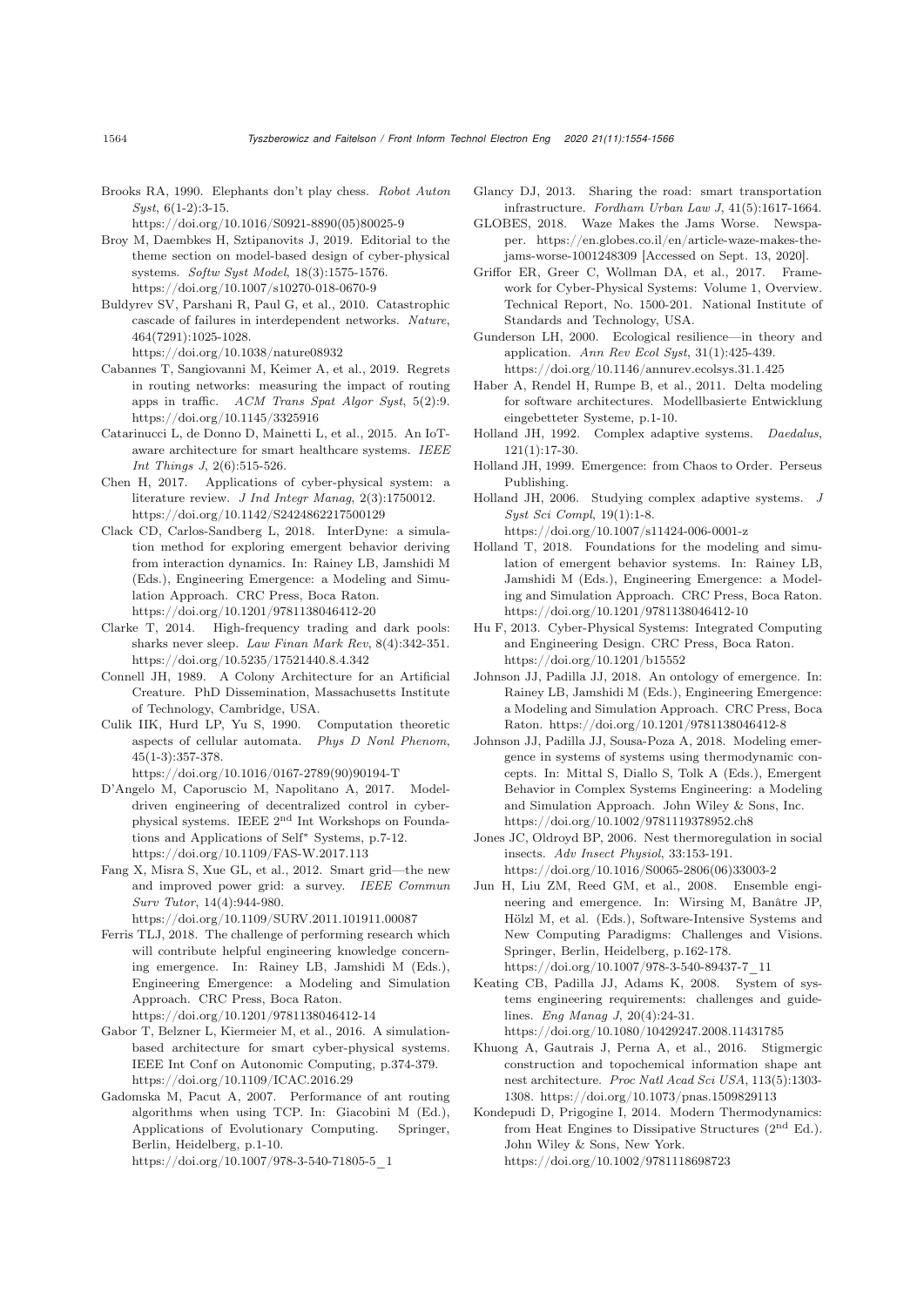- <span id="page-11-17"></span>Kopetz H, Bondavalli A, Brancati F, et al., 2016. Emergence in cyber-physical systems-of-systems (CPSoSs). In: Bondavalli A, Bouchenak S, Kopetz H (Eds.), Cyber-Physical Systems of Systems. Springer, Cham, p.73-96. https://doi.org/10.1007/978-3-319-47590-5\_3
- <span id="page-11-21"></span>Korb J, 2003. Thermoregulation and ventilation of termite mounds. *Naturwissenschaften*, 90(5):212-219. https://doi.org/10.1007/s00114-002-0401-4
- <span id="page-11-3"></span>Koutsoukos X, Karsai G, Laszka A, et al., 2018. SURE: a modeling and simulation integration platform for evaluation of secure and resilient cyber-physical systems. *Proc IEEE*, 106(1):93-112.
	- https://doi.org/10.1109/JPROC.2017.2731741
- <span id="page-11-25"></span>Ledyard JO, Porter D, Rangel A, 1994. Using computerized exchange systems to solve an allocation problem in project management. *J Organ Comput*, 4(3):271-296. https://doi.org/10.1080/10919399409540228
- <span id="page-11-2"></span>Lee EA, 2015. The past, present and future of cyber-physical systems: a focus on models. *Sensors*, 15(3):4837-4869. https://doi.org/10.3390/s150304837
- <span id="page-11-0"></span>Lenglet M, 2011. Conflicting codes and codings: how algorithmic trading is reshaping financial regulation. *Theory Cult Soc*, 28(6):44-66.
- <span id="page-11-12"></span>https://doi.org/10.1177/0263276411417444 Liu C, Zhang QP, Zhang X, 2009. Emergence and disappear-
- ance of traffic congestion in weight-evolving networks. *Simul Modell Pract Theory*, 17(10):1566-1574. https://doi.org/10.1016/j.simpat.2009.06.001
- <span id="page-11-29"></span>Macchi M, Roda I, Negri E, et al., 2018. Exploring the role of digital twin for asset lifecycle management. *IFAC-PapersOnLine*, 51(11):790-795. https://doi.org/10.1016/j.ifacol.2018.08.415
- <span id="page-11-8"></span>Maier MW, 1996. Architecting principles for systems-ofsystems. *INCOSE Int Symp*, 6(1):565-573. https://doi.org/10.1002/j.2334-5837.1996.tb02054.x
- <span id="page-11-13"></span>Maier MW, 2015. The role of modeling and simulation in system of systems development. In: Rainey LB, Tolk A (Eds.), Modeling and Simulation Support for System of Systems Engineering Applications. Wiley & Sons, Hoboken. https://doi.org/10.1002/9781118501757.ch2
- <span id="page-11-30"></span>Maier MW, Rechtin E, 1997. The Art of Systems Architecting. CRC Press, Inc.
- <span id="page-11-14"></span>Mittal S, Diallo S, Tolk A, 2018. Emergent Behavior in Complex Systems Engineering: a Modeling and Simulation Approach. John Wiley & Sons, Inc. https://doi.org/10.1002/9781119378952
- <span id="page-11-16"></span>Monostori L, 2018. Cyber-physical systems. In: Chatti S, Tolio T (Eds.), CIRP Encyclopedia of Production Engineering. Springer, Berlin.
	- https://doi.org/10.1007/978-3-642-35950-7\_16790-1
- <span id="page-11-7"></span>Mosterman PJ, Zander J, 2016. Cyber-physical systems challenges: a needs analysis for collaborating embedded software systems. *Softw Syst Model*, 15(1):5-16. https://doi.org/10.1007/s10270-015-0469-x
- <span id="page-11-9"></span>Ncube C, Lim SL, Dogan H, 2013. Identifying top challenges for international research on requirements engineering for systems of systems engineering.  $21<sup>st</sup>$  IEEE Int Requirements Engineering Conf, p.342-344. https://doi.org/10.1109/RE.2013.6636746
- <span id="page-11-4"></span>Neema H, Sztipanovits J, Steinbrink C, et al., 2019. Simulation integration platforms for cyber-physical systems. Proc Workshop on Design Automation for CPS and IoT, p.10-19. https://doi.org/10.1145/3313151.3313169
- <span id="page-11-24"></span>Nisan N, Roughgarden T, Tardos É, et al., 2007. Algorithmic Game Theory. Cambridge University Press, Cambridge. https://doi.org/10.1017/CBO9780511800481
- <span id="page-11-15"></span>Novak M, Wilensky U, 2006. Netlogo Daisyworld Model (Center for Connected Learning and Computer-Based Modeling, Northwestern University, Evanston, IL). http://ccl.northwestern.edu/netlogo/models/Daisyworld
- <span id="page-11-22"></span>Nwogugu MIC, 2016. Illegal Online File Sharing, Decision-Analysis, and the Pricing of Digital Goods. CRC Press, Boca Raton. https://doi.org/10.1201/9781315383149
- <span id="page-11-10"></span>Perez-Palacin D, Mirandola R, 2014. Uncertainties in the modeling of self-adaptive systems: a taxonomy and an example of availability evaluation. Proc 5th ACM/SPEC Int Conf on Performance Engineering, p.3- 14. https://doi.org/10.1145/2568088.2568095
- <span id="page-11-28"></span>Peterson G, Allen CR, Holling CS, 1998. Ecological resilience, biodiversity, and scale. *Ecosystems*, 1(1):6-18. https://doi.org/10.1007/s100219900002
- <span id="page-11-26"></span>Petty MD, 2018. Modeling and validation challenges for complex systems. In: Rainey LB, Jamshidi M (Eds.), Engineering Emergence: a Modeling and Simulation Approach. CRC Press, Boca Raton. https://doi.org/10.1201/9781138046412-9
- <span id="page-11-20"></span>Pierce JR, 2012. An Introduction to Information Theory: Symbols, Signals and Noise. Dover Publications.
- <span id="page-11-27"></span>Pullum LL, 2001. Software Fault Tolerance Techniques and Implementation. Artech House, Inc., Norwood, USA.
- <span id="page-11-19"></span>Rendell P, 2002. Turing universality of the game of life. In: Adamatzky A (Ed.), Collision-Based Computing. Springer, London, p.513-539. https://doi.org/10.1007/978-1-4471-0129-1\_18
- <span id="page-11-1"></span>Salem T, 2018. Why Some Cities Have Had Enough of Waze. Newspaper.
	- https://www.usnews.com/news/national-news/articles /2018-05-07/why-some-cities-have-had-enough-of-waze [Accessed on Sept. 13, 2020].
- <span id="page-11-6"></span>Sanfelice RG, 2015. Analysis and design of cyber-physical systems: a hybrid control systems approach. In: Rawat DB, Rodrigues JJPC, Stojmenovic I (Eds.), Cyber-Physical Systems: from Theory to Practice. CRC Press, p.3-13.
- <span id="page-11-11"></span>Sawyer RK, 2005. Social Emergence: Societies as Complex Systems. Cambridge University Press, Cambridge. https://doi.org/10.1007/s11577-007-0008-z
- <span id="page-11-18"></span>Schaff J, 2018. Leveraging deterministic chaos to mitigate combinatorial explosions. In: Rainey LB, Jamshidi M (Eds.), Engineering Emergence: a Modeling and Simulation Approach. CRC Press, Boca Raton. https://doi.org/10.1201/9781138046412-5
- <span id="page-11-23"></span>Smith A, 2002. An Inquiry into the Nature and Causes of the Wealth of Nations. In: Bullock CJ (Ed.), Wealth of Nations. Cosimo Classics. https://www.amazon.com/Wealth-Nations-Cosimo-Classics-Economics/dp/1602069409/ref=sr\_1\_1?dchild  $=1$ &keywords=wealth+of+nations+cosimo&qid=16049 36887&sr=8-1
- <span id="page-11-5"></span>Sztipanovits J, 2007. Composition of cyber-physical systems. Proc $14^{\rm th}$ Annual IEEE Int Conf and Workshops on the Engineering of Computer, p.3-6. https://doi.org/10.1109/ECBS.2007.25